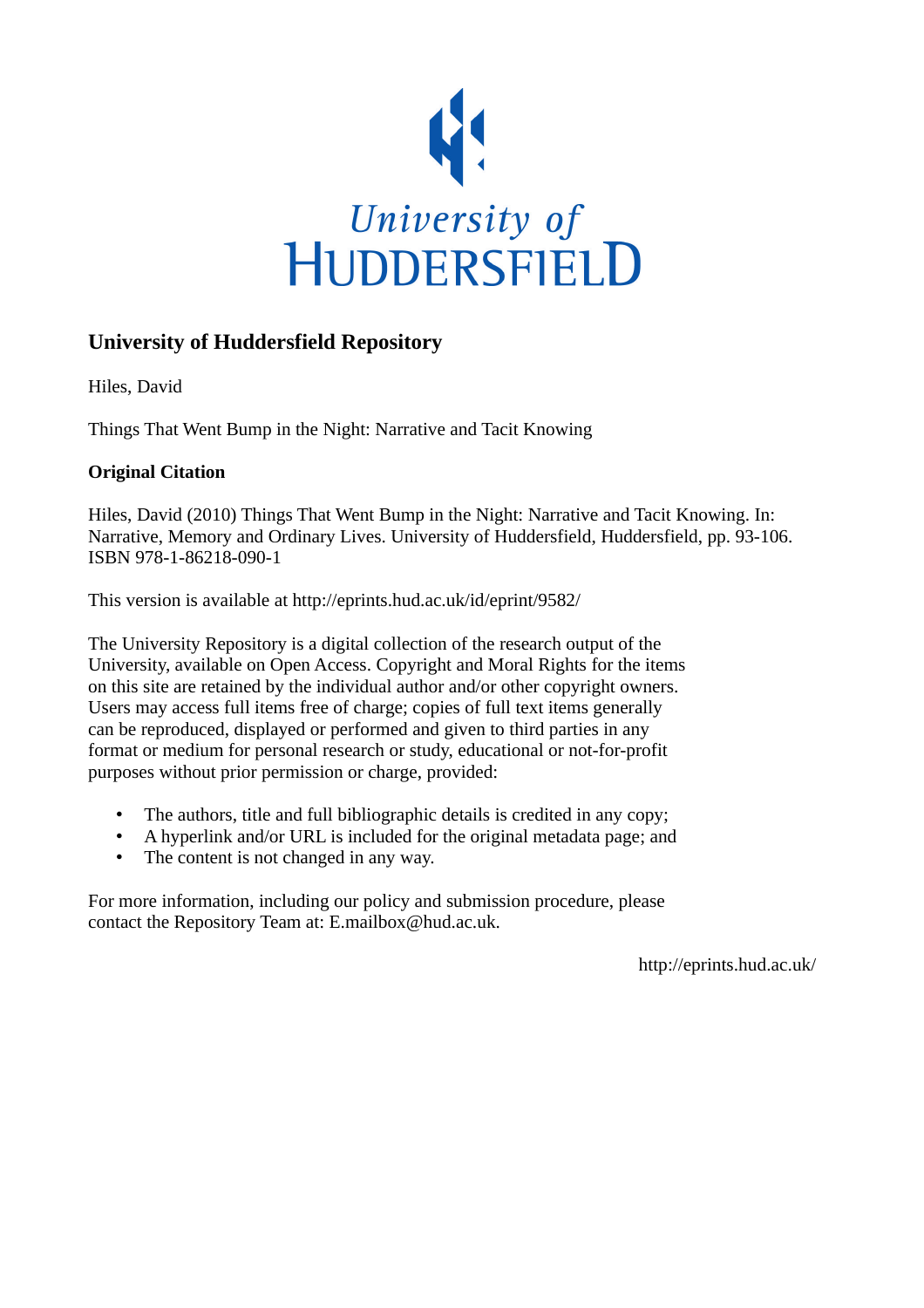# 7 Things That Went Bump in the Night: Narrative and Tacit Knowing DAVID HILES

# **Abstract**

This paper replicates a previous study of how people give accounts of their experience after encountering an unusual and unpredictable event in their ordinary lives. Such accounts usually take the form of proto-narratives, which because of their link to an actual event are called *contingent narratives*. My previous study is extended in this paper by trying to theorize the processes involved. The key feature of these narratives is the ease with which people seem to use a narrative circumspection to making sense of their experience. People draw upon their own tacit knowing to construct narratives to explain their experiences. Such tacit knowledge is available without conscious effort, it easily adapts to new contexts, and is particularly good at handling the unexpected. There is a widely held belief that tacit knowledge is difficult to capture and make explicit, but as is demonstrated in this study there is good evidence that humans have evolved a particularly efficient way of sharing the tacit through narrative thinking. My point is that tacit knowing and narrative thinking offer the key to understanding our experience of ordinary life.

# **Narrative, Memory and Ordinary Life**

A society where narrative is dead is one where men are no longer capable of exchanging their experiences, of sharing a common experience.

(Paul Ricoeur, 1984, p.473)

One of the conundrums of this year's conference theme, *"narrative, memory and ordinary lives"*, is that the focus inevitably is on attempting to make explicit what is for ordinary life largely tacit. What I mean by this is that in undertaking narrative research we are faced with the challenge to uncover what is hidden from us. This is not, however, merely in our position as scientists, in addition we need to recognize that what is hidden is also hidden from our own everyday awareness. People bring a vast tacit knowledge to almost every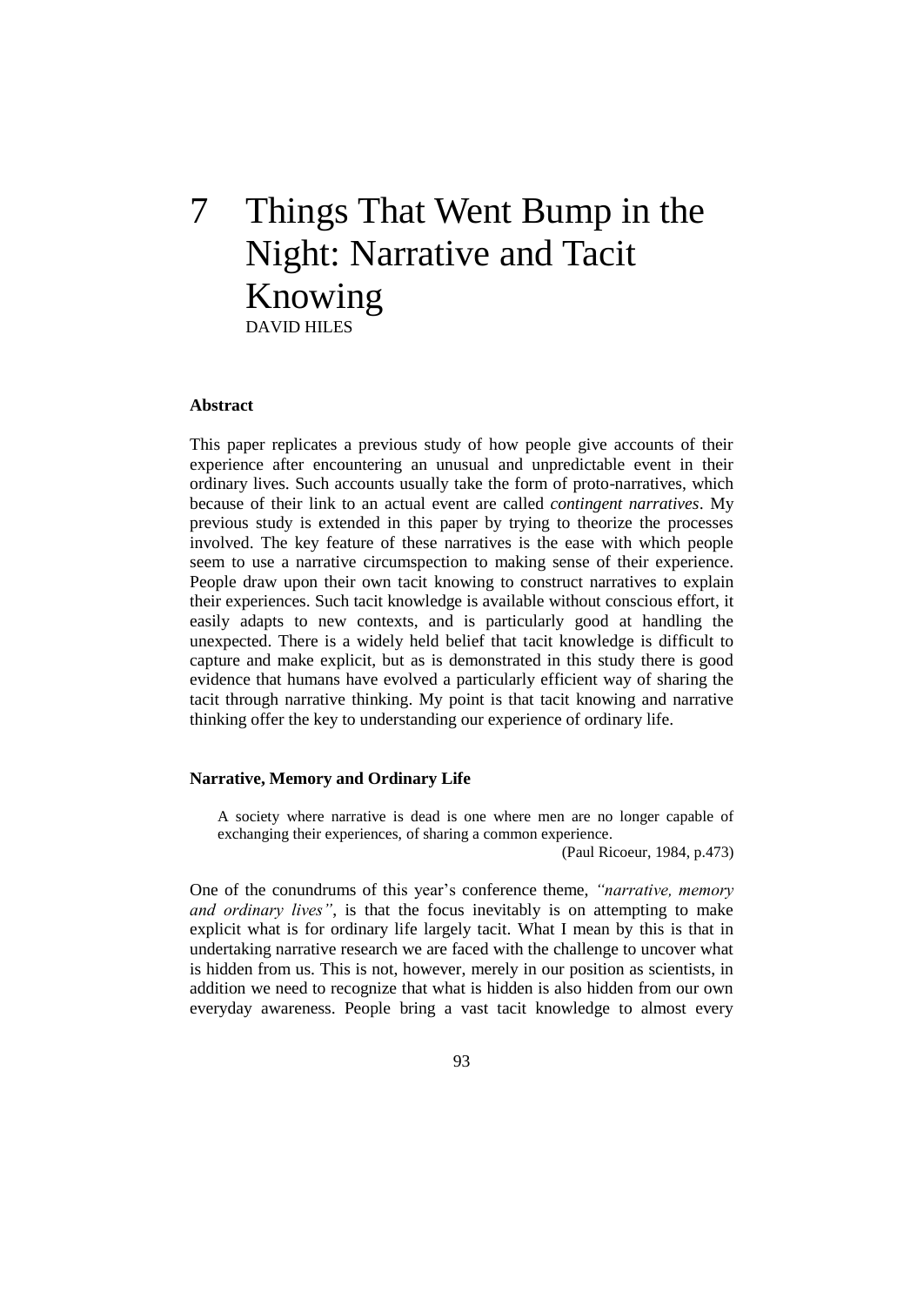action they perform and every situation in which they find themselves, and this knowledge by its very nature is beyond our focal awareness (Polanyi, 1958). Indeed, it may well be difficult, if not impossible, to make everything that is tacit eventually explicit. Nevertheless, what I am setting out to demonstrate is that narrative thinking is essentially a tacit form of knowing.

*\_\_\_\_\_\_\_\_\_\_\_\_\_\_\_\_\_\_\_\_\_\_\_\_\_\_\_\_\_\_\_\_\_\_\_\_\_\_\_\_\_\_\_\_\_\_\_\_\_\_\_\_\_\_\_\_\_\_\_\_\_\_\_\_\_\_\_\_\_\_*

I will argue that what emerges from this study is that narrative offers a particularly efficient way of communicating and sharing what is tacit. It seems plausible that human evolution has led to a particularly efficient way of sharing what is essentially tacit by means of narrative. Drawing upon Ricoeur's image of "a society where narrative is dead," in such a society, what is tacit would simply have to remain tacit, hidden from others, and even hidden from ourselves.

# **Contingent Narratives**

Previously, I proposed that *contingent narratives* play a crucial role in our perception and understanding of everyday life (Hiles, 2005). I argued that it is helpful to distinguish between contingent and discursive narratives. By *contingent narratives*, what I mean is the stories that we generate, consciously or unconsciously, in order to shape our experience of ordinary life. Such narratives are contingent on our immediate experience of events, and are the building blocks of a narrative mode of thinking that is fundamental to our construction of reality, and construction of selfhood (cf. Hiles and Čermák, 2008). By contrast, discursive narratives are those that we construct as an effortless mode of communicating our experience with others.

In my original study (Hiles, 2005), I examined individual accounts of the experience of an earthquake near Leicester on a Sunday afternoon, in October, 2001. That earthquake had registered 3.8 on the Richter Scale, and had been witnessed by many people who were far from certain what it was that they were experiencing. Such earthquakes are relatively rare for this part of the world, so for many people this was their first such experience. The most striking feature of those accounts was the way in which people reported in a "narrativizing" mode their own interpretation of the event. Clearly these were examples of what I was calling *"contingent narratives"* – narratives produced in order to make sense of something that was happening or had just happened.

The recent occurrence of an even stronger earthquake, again near Leicester, has given me the opportunity to replicate that earlier study. This provided an opportunity to further explore the nature of these contingent narratives more closely. In particular, I hoped to focus upon the nature of the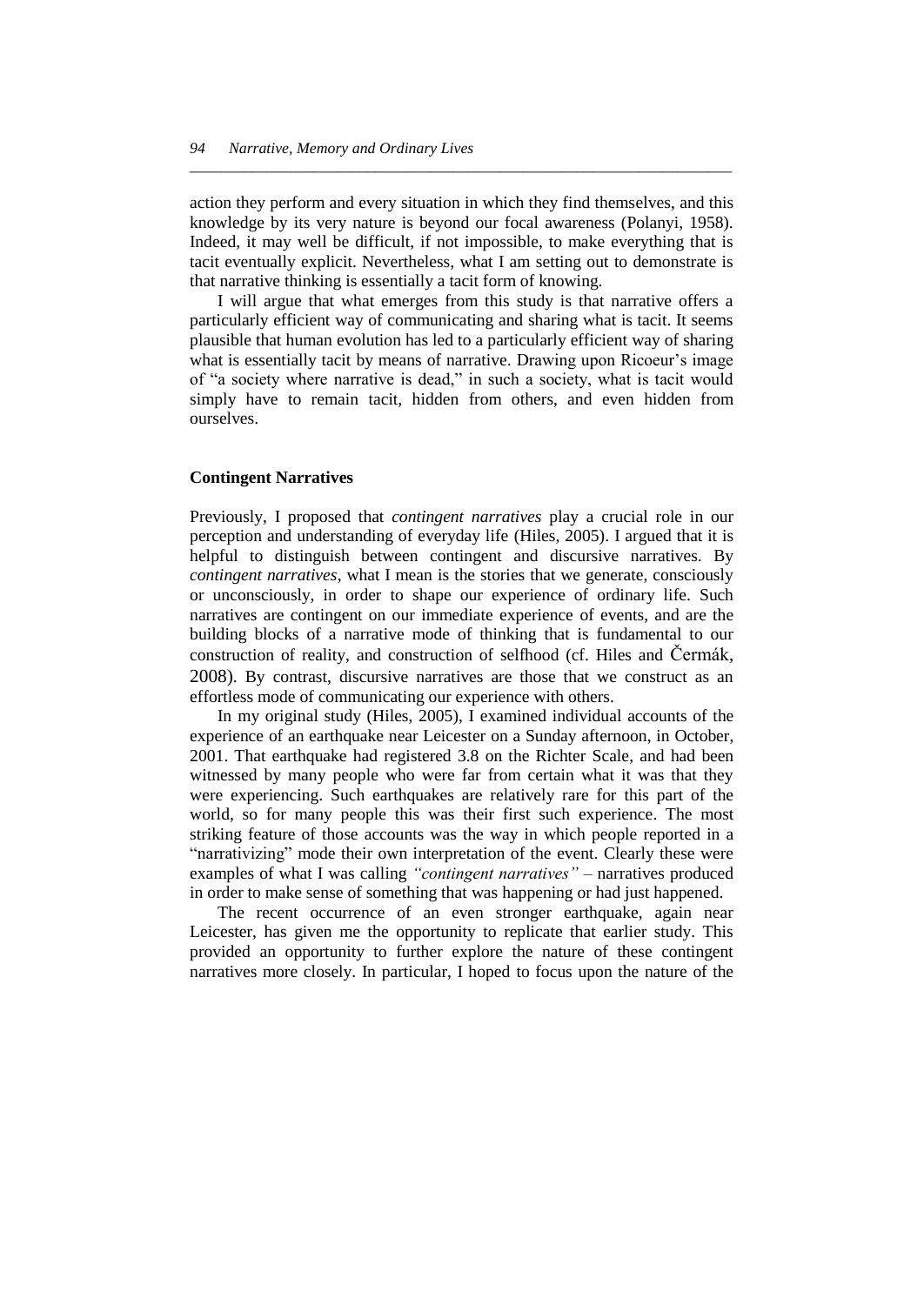process of their formation more closely, and the perspective from which I start is that reality and self-identity are very largely what we make them to be.

*\_\_\_\_\_\_\_\_\_\_\_\_\_\_\_\_\_\_\_\_\_\_\_\_\_\_\_\_\_\_\_\_\_\_\_\_\_\_\_\_\_\_\_\_\_\_\_\_\_\_\_\_\_\_\_\_\_\_\_\_\_\_\_\_\_\_\_\_\_\_*

# **Earthquake!**

At about 12.56am, on  $27<sup>th</sup>$  February 2008, there was an earthquake, registering 5.3 on the Richter Scale, centered near Market Rasen, about 15 miles North-East of the city of Lincoln. The tremors were experienced throughout Lincolnshire and Leicestershire, as well as much further afield. I was in London at the time, and the first I heard about what had happened was a phone call from my wife about 1.03am describing her horrifying experience. She convinced me that it was indeed an earthquake.

As with my previous study, I saw this as an opportunity to explore people's accounts of their experience, particularly their initial sense-making experiences. The one difference from the previous study was that this earthquake occurred at night.

I decided to send an email request to as many colleagues and acquaintances as I could muster, asking them to snowball my request to others, as they saw fit. To the email I attached an A4 size proforma reply sheet, headed by the instructions in Table 1. In asking for short accounts, I am of course deliberately setting out to look for narratives, but without referring to narrative that explicitly. Using the neutral word "account," I am trying not to over-bias the sort of data that people will give me. It should be clear from this that all responses were written. No face-to-interviews were used for this study. While I did talk to several friends about their experiences of the earthquake, this has not been included in the data.

Most of the replies came back by email, although a few were returned anonymously by post. On receipt of the emails, the attachments were saved using a unique "E" number. The email was then deleted and the data was not looked at until replies appeared to have dried up. Thus the confidentiality of all participants was preserved.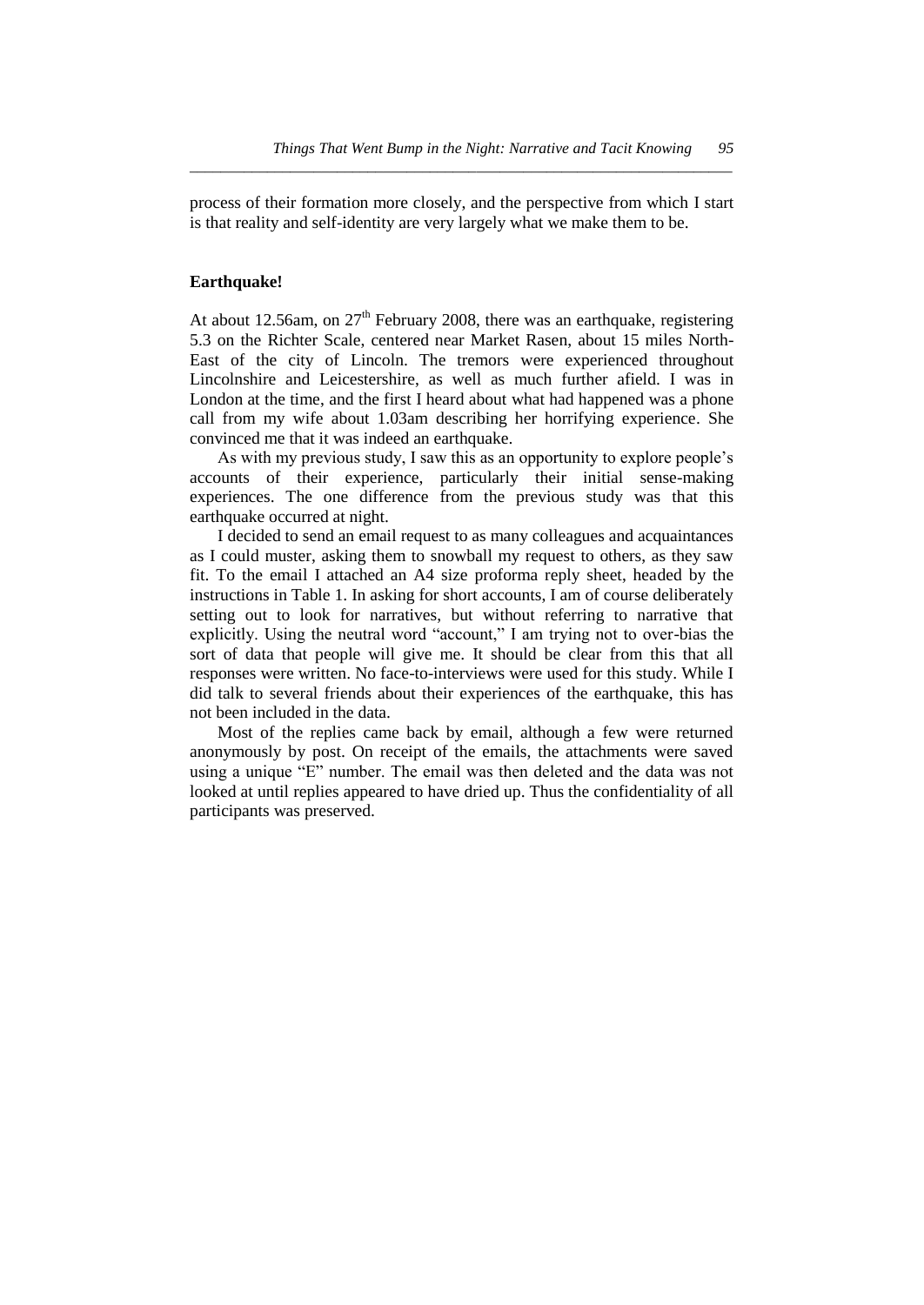## **Table 1: Instructions given to participants**

# **Earthquake, experienced in Leicestershire, about 1.00 am on Wednesday 27th February 2008.**

*\_\_\_\_\_\_\_\_\_\_\_\_\_\_\_\_\_\_\_\_\_\_\_\_\_\_\_\_\_\_\_\_\_\_\_\_\_\_\_\_\_\_\_\_\_\_\_\_\_\_\_\_\_\_\_\_\_\_\_\_\_\_\_\_\_\_\_\_\_\_*

I am interested in collecting some short accounts of people's experiences of the earthquake in the East Midlands last Wednesday morning, I am particularly interested in:

- (i) An account of your experience.
- (ii) Did you realise it was an earthquake?
- (iii) Please give a brief description of where you were, and how you immediately reacted.

Thank you.

# **Data**

The data consisted of 42 replies, and one that was unusable. Two typical responses are illustrated below:

- E1 *I was in bed asleep when the earthquake happened. It woke me up and my whole room was shaking, I shot up and just sat there confused. At first I thought I had just woke up from a nightmare and had imagined it. Then I got scared that someone was in my room. I went into the hall where my dad came out of his room and told me it was an earthquake which made more sense than what I had first thought! Somehow my mum managed to sleep through it!! I then just went back to sleep.*
- E2 *I was asleep and was woken up near the end of the quake. I recall the last 3-4 seconds of it. The room was shaking and it was quite adrenalin inducing! I knew what it was as I used to live on the Wirral, very close to Wales and I remember the one with the epicentre there in about 1984. My cat was also on the bed and woke, with her neck arched, looking around, wondering what on earth was going on! Very exciting and I wouldn't mind it happening again!!*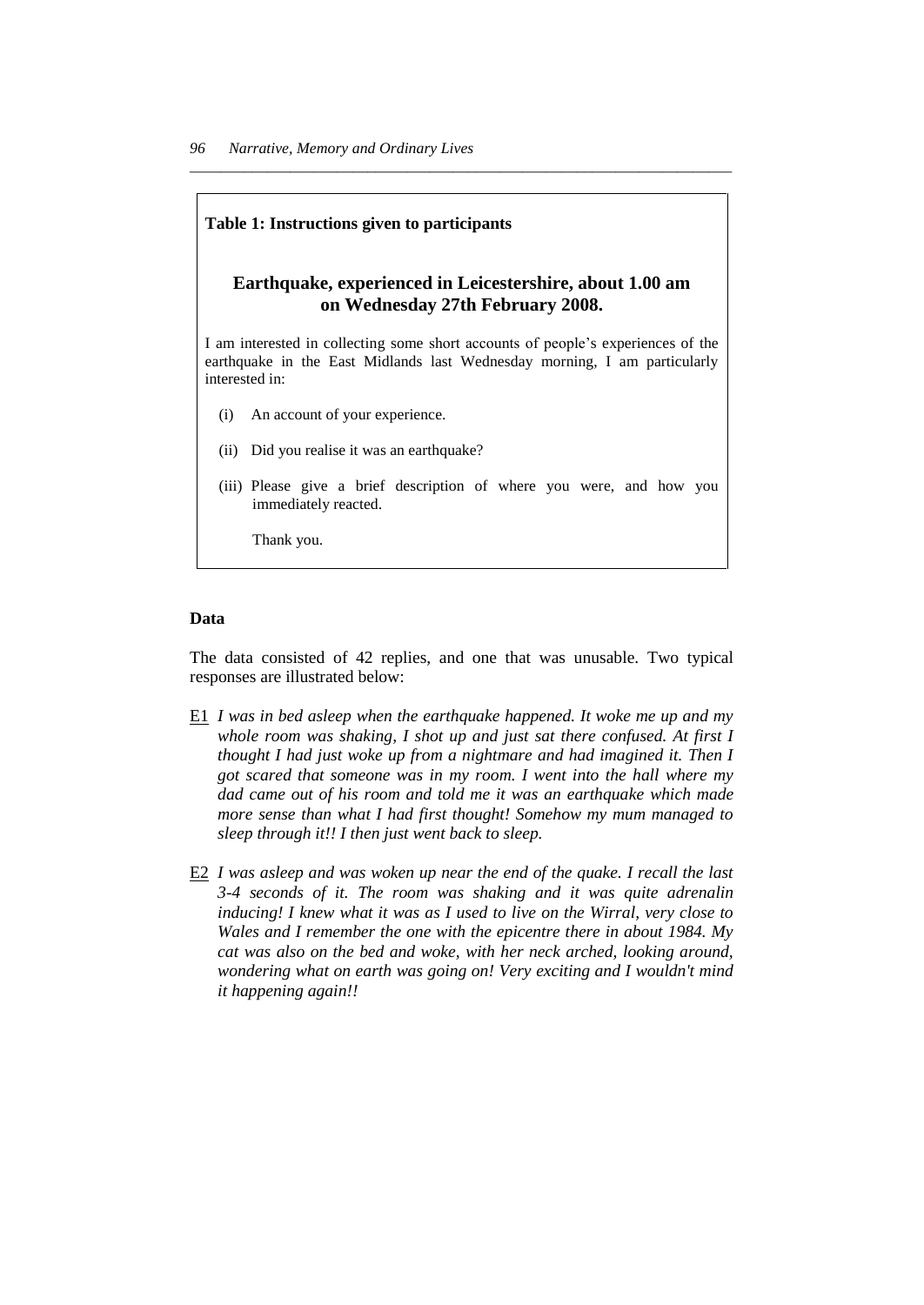The first of these two responses is typical of someone who did not realise it was an earthquake they had experienced. E1 narrativizes their experience as waking from a nightmare, or that they were scared by someone who is in their room. The second response is typical of someone who narrativizes their experience as an earthquake, because they are able to recognize it as such, based on previous experience. One of the limitations of this research is that we are not able to ask the cat what their experience was!

*\_\_\_\_\_\_\_\_\_\_\_\_\_\_\_\_\_\_\_\_\_\_\_\_\_\_\_\_\_\_\_\_\_\_\_\_\_\_\_\_\_\_\_\_\_\_\_\_\_\_\_\_\_\_\_\_\_\_\_\_\_\_\_\_\_\_\_\_\_\_*

In Table 2, the full range of responses for those participants who, like  $E1$ above, did not recognize the event as an earthquake, is listed. The striking variety of responses is self evident, and more or less replicates my earlier study of contingent narratives, with the main difference being that this recent earthquake occurred in the early hours of the morning, when either they were asleep, or, were alone reading, studying, or watching late-night TV.

In addition to the data that I collected myself, I also found a collection of postings made to the *TimesOnLine* webpage of the London *Times* newspaper (see Table 3). These seemed to offer further corroboration for what I was interested in: people's accounts of their experience of the earthquake. While, of course, people who "knew" it was an earthquake straight away are probably less likely to go to the trouble of posting something online, or, even responding to the request for an account of their experience in my own study, this is not relevant to the focus here. I am not at all interested in what proportion of people did or did not recognize it as an earthquake. What I am trying to understand is how people in an unexpected and unfamiliar situation come to explain their experience. Furthermore, it needs to be stressed that we are not trying to understand the uniqueness of the personal response of each participant. Whether someone experiences a ghost, a heavy truck hitting their house, a bomb, the roof coming off, people arguing next door, or God wiping out the whole world, the precise explanation will be locked in their own psyche. Instead, the focus here is upon the phenomenon itself, the way we generate contingent narratives to explain our own experience.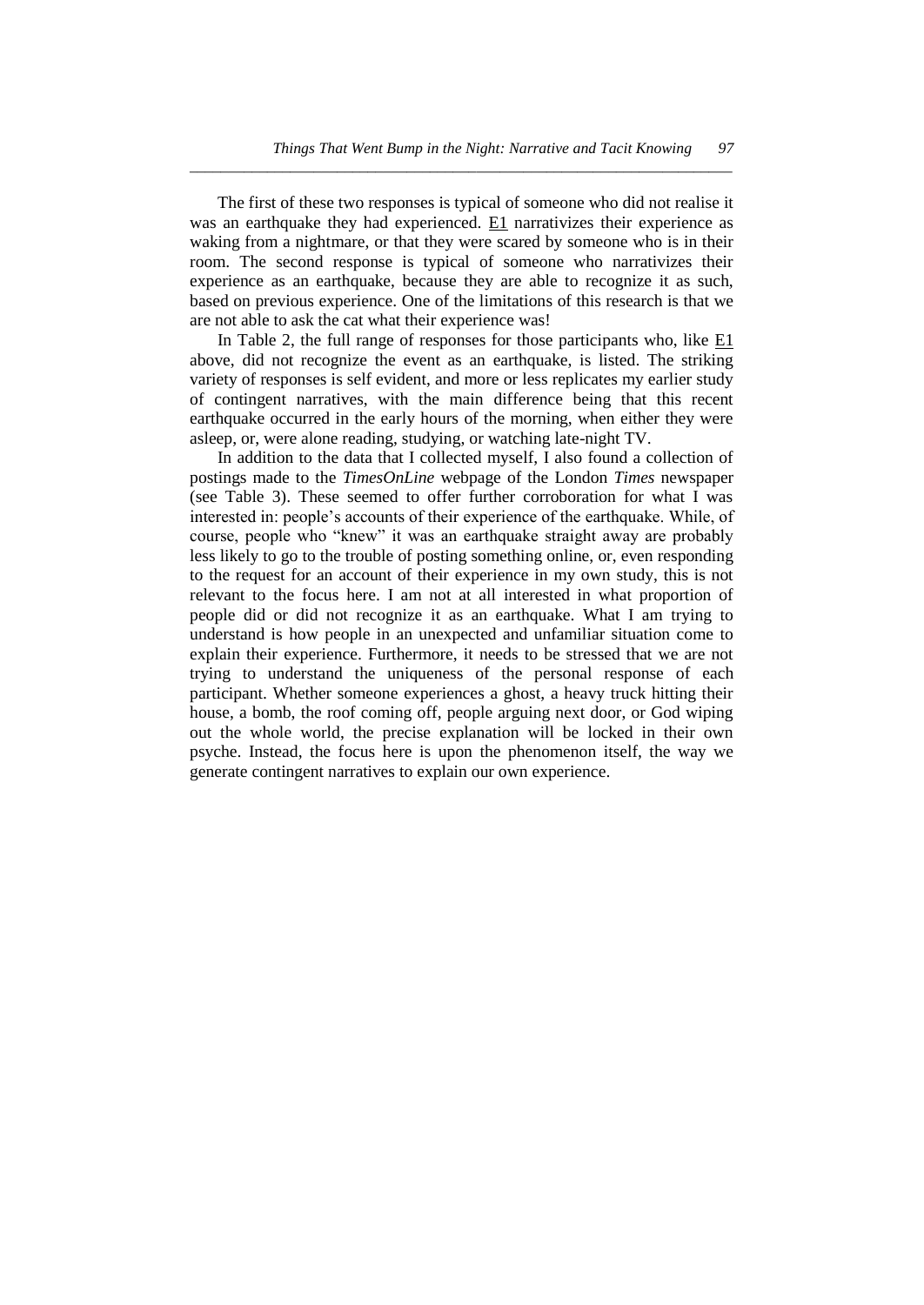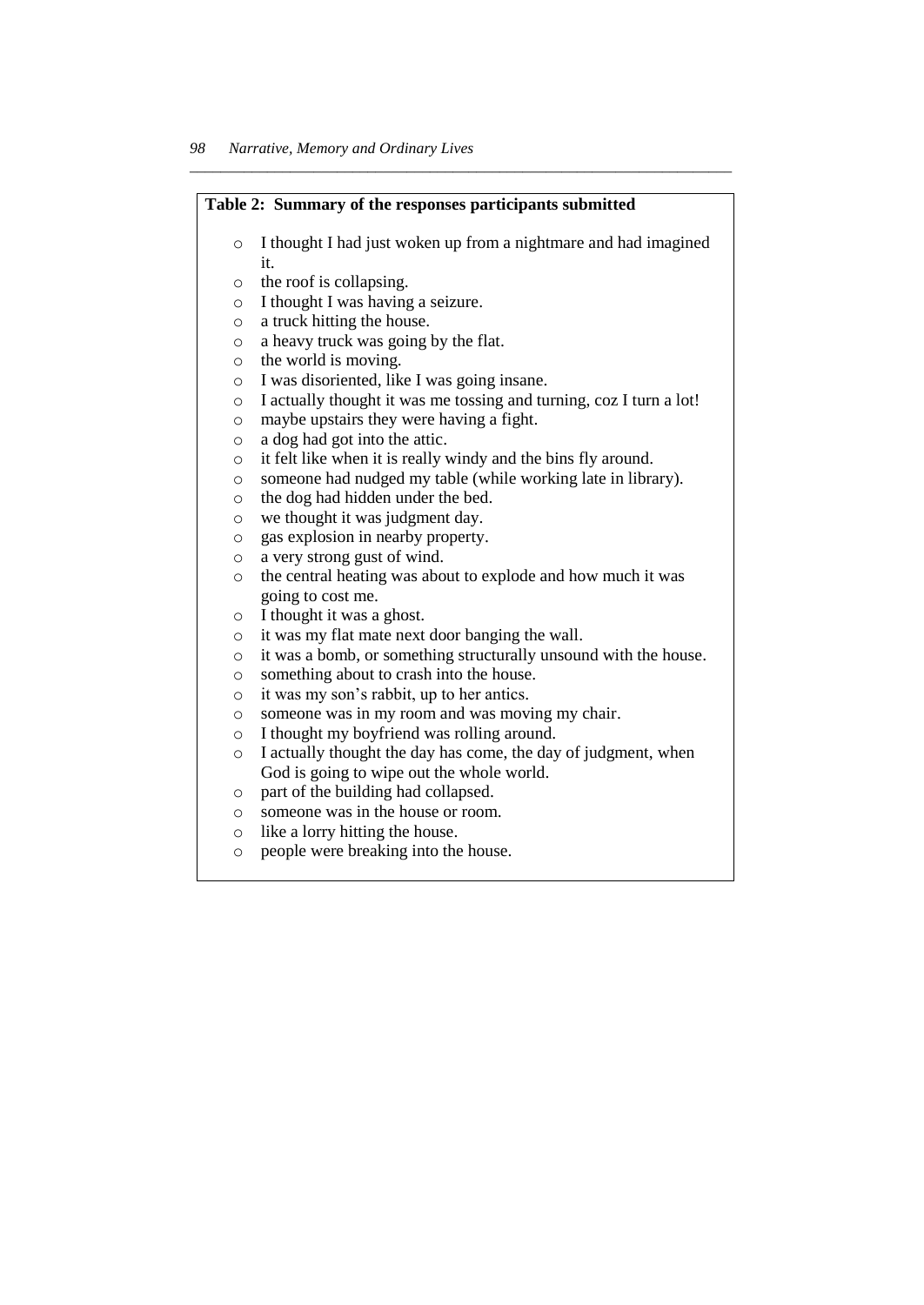

#### **Narrative Thinking in Everyday Life**

It is the immediacy and authenticity of people's sense-making ideas that is particularly striking in this data. Some responses are presented as full blown narratives, others as *proto-narratives,* or what Boje (2001) calls *antenarratives*. As I proposed in my earlier study, I want to argue that this constitutes evidence of narrative thinking generated in the service of explaining a momentary experience. While earthquakes are not "ordinary life," in Leicester at least, I do want to argue that contingent narratives such as these are typical of our everyday thinking about both ordinary experiences as well the not-so ordinary experiences. The only difference being that we are, of course, less likely to notice this narrative thinking in an ordinary experience.

What people seem to be doing is a kind of narrative circumspection in making sense of their experience, which involves a searching around for a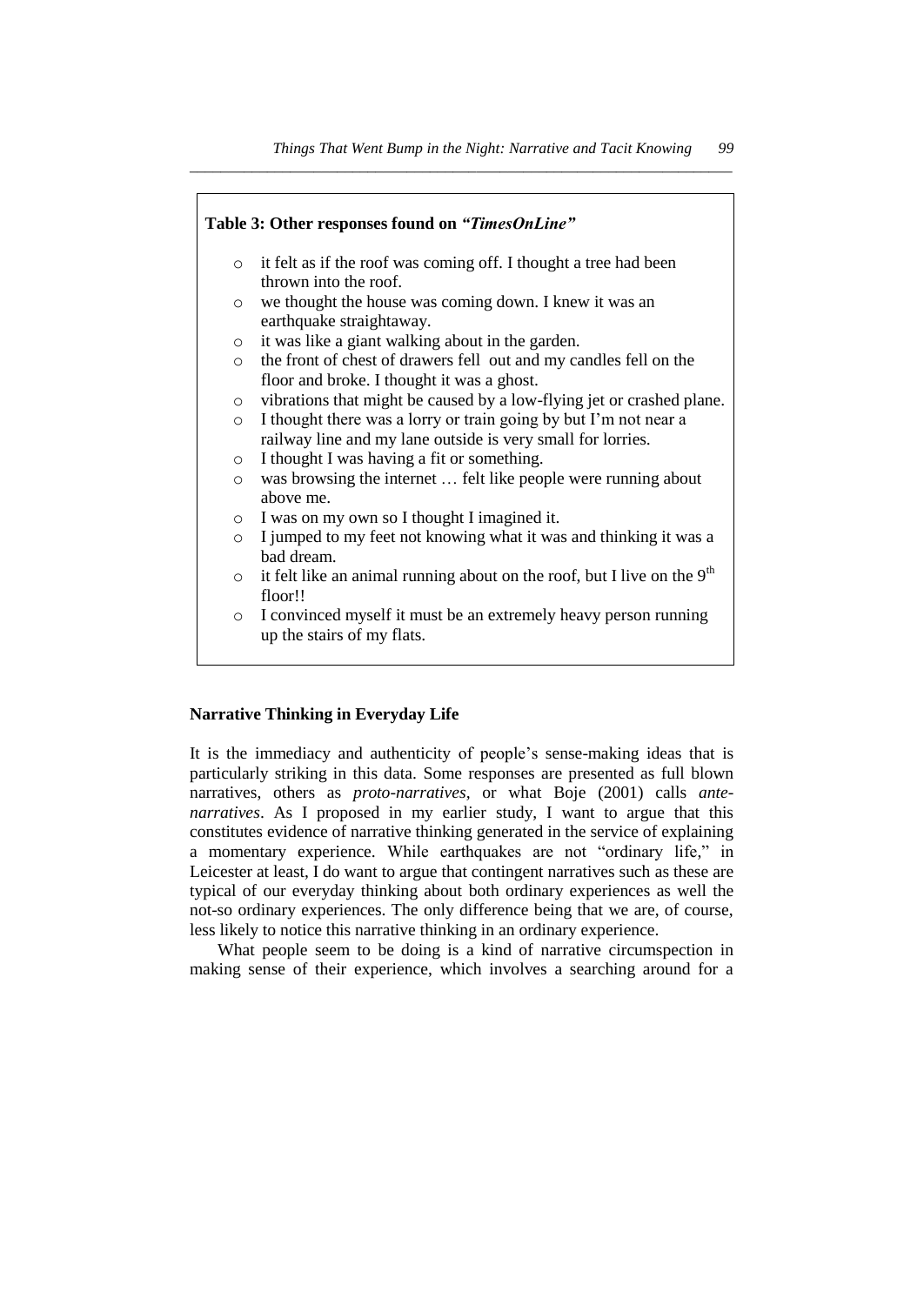narrative that "fits" with what is being experienced. This needs to be placed within a broad framework for understanding the role of narrative thinking in everyday life, which recognizes that human knowing has two fundamentally inseparable features: the explicit and the tacit.

*\_\_\_\_\_\_\_\_\_\_\_\_\_\_\_\_\_\_\_\_\_\_\_\_\_\_\_\_\_\_\_\_\_\_\_\_\_\_\_\_\_\_\_\_\_\_\_\_\_\_\_\_\_\_\_\_\_\_\_\_\_\_\_\_\_\_\_\_\_\_*

# **Narrative Circumspection**

The question that needs to be explored much further is "precisely how do these contingent narratives become available to us?" The explanation that I am proposing is largely as a result of my reading of Heidegger (1927), especially his notion of a horizon of understanding, or significance, which constitutes a pre-cognitive capacity that efficiently, and without conscious effort, is able to generate a context for our being-in-the-world. The interesting point is that Heidegger characterizes this as a *circumspection*, by which he means a casting around for interpretations and meaning. It seems clear that contingent narratives are simply one of the most obvious examples of this at work.

When this notion of narrative circumspection is taken up together with Michael Polanyi's idea of *tacit knowing* then a much clearer picture starts to emerge. The central idea in Polanyi's philosophy is what he has called the *tacit dimension* (Polanyi, 1958, 1966). His basic proposal is that *all* knowledge involves personal knowing, and that knowledge is either tacit or is rooted in the tacit (Polanyi, 1969). He characterizes human knowing as *"participation through indwelling"* (Polanyi and Prosch, 1975, p.44), and that *"since all understanding is tacit knowing, all understanding is achieved by indwelling"*  (Polanyi, 1969, p.160).

Polanyi himself recognized the similarity between his own ideas and those of Heidegger, especially the notion of indwelling that is crucial to both of these thinkers. In the preface to a new edition of his famous text, *Personal Knowledge*, he wrote *". . indwelling is a participation of ours in the existence of that which we comprehend; it is Heidegger"s* being-in-the–world*"* (Polanyi, 1964, p.x).

The point is that our narrative circumspections rely for the most-part not on what is known explicitly, but on what is known tacitly, ie. at a pre-cognitive level, outside of our focal awareness. And yet, this tacit knowledge has ease of access however unpredictable the event is that provokes the sense making process. Furthermore, what characterizes the tacit dimension is a participatory knowing that crucially underpins human meaning-making, human know-how and everyday practices.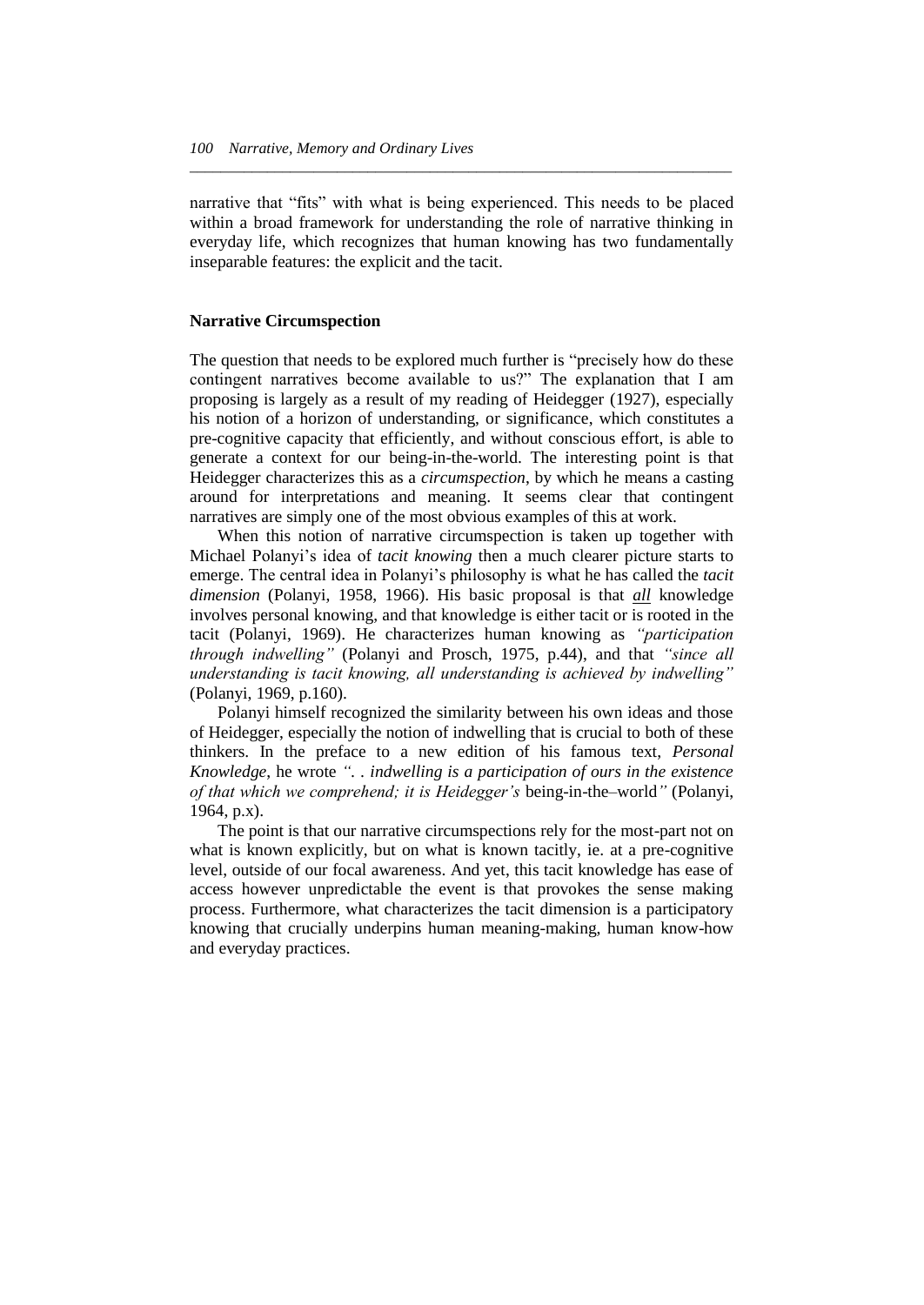# **Tacit Knowing as Knowledge by Acquaintance**

While the explicit/tacit distinction is usually attributed to Michael Polanyi, the notion of the tacit dimension is by no means a new idea at all, but is an idea that has previously been described by some philosophers as *knowledge by acquaintance*. In fact, it dates back to at least the Ancient Greeks, in the contrast they made between *γυωυαι* vs. *ειδευαι* (cf. Plato's *The Senator,* and Aristotle's *Nicomachean Ethics*).

*\_\_\_\_\_\_\_\_\_\_\_\_\_\_\_\_\_\_\_\_\_\_\_\_\_\_\_\_\_\_\_\_\_\_\_\_\_\_\_\_\_\_\_\_\_\_\_\_\_\_\_\_\_\_\_\_\_\_\_\_\_\_\_\_\_\_\_\_\_\_*

In modern philosophy, the distinction has been strangely marginalized by the field of epistemology, but nevertheless it has received some mention by several key thinkers. For example, Hermann von Helmholtz (1863) made the distinction between knowing something by mere familiarity (*das Kennen*), and something communicated by speech (*das Wissen*). The American philosophers, William James (1890) and John Dewey (1916) contrasted knowledge of acquaintance, with knowledge about something (this was central to Dewey's stress on learning by doing). The British philosopher Bertrand Russell (1912) distinguished knowledge by acquaintance, from knowledge by description. The same distinction lies at the heart of Martin Heidegger's (1927) distinction between the ready-to-hand, and the present-at-hand, as well as in Gilbert Ryle's (1949) use of knowing how, and knowing that. The same notion is the central issue for Maurice Merleau-Ponty's (1945) embodied perception, for John Searle's (1983) opposition between Background vs. representation, for Charles Taylor's (1989) proposal of a radical reflexivity, for Pierre Bourdieu's (1990) habitus, and for Varela, Thompson and Rosch's (1991) idea of embodied cognition that has now been extended even further in Thompson's (2007) concept of embodied dynamicism.

The point is, whatever terminology we use, there is something here that needs to be taken a little more seriously. If we settle for calling it knowledge by acquaintance, which conveys the basic notion rather succinctly, then equating Polanyi's tacit knowing with knowledge by acquaintance seems a very reasonable proposal. However, I am not the first person to make this connection between the tacit and knowing by acquaintance, Dale Cannon (2002) has also pointed out exactly the same connection. Neither, Cannon, nor myself, are trying to underplay Polanyi's contribution in any way, since more than anyone else, he has attempted to theorise and explain what knowledge by acquaintance really entails.

In two recent papers that I have presented at conferences (Hiles, 2008a, 2008b), I have argued that it is the *participatory* nature of human knowing that is being sadly overlooked. The participatory is concerned with knowing that arises from taking part, taking part in something. What I propose is that the essence of the tacit dimension is its participatory nature, and the participatory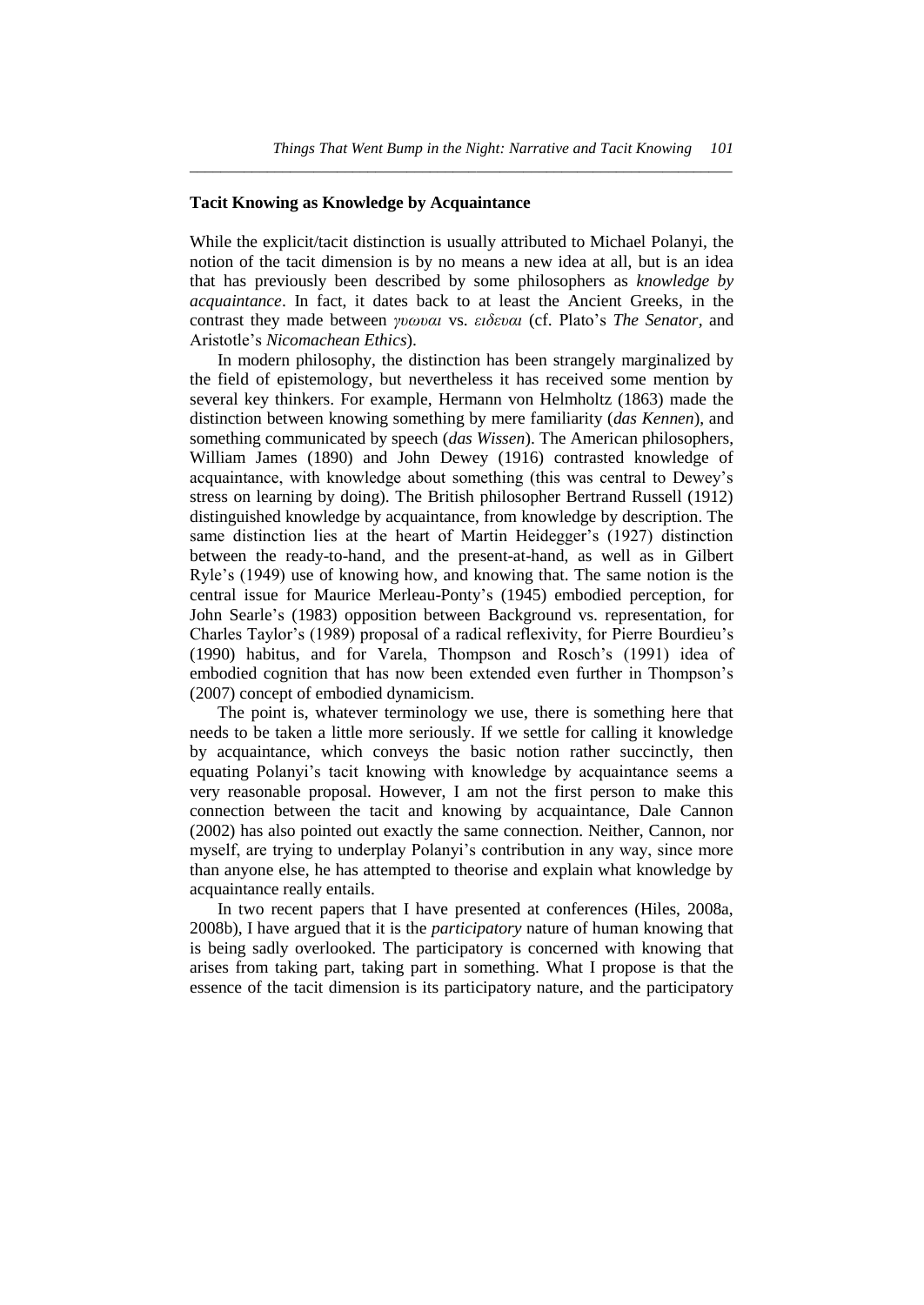is the essence of being (cf. Heidegger's *Dasein*). Behind my proposal is that human knowledge arises in at least three characteristic modes:

*\_\_\_\_\_\_\_\_\_\_\_\_\_\_\_\_\_\_\_\_\_\_\_\_\_\_\_\_\_\_\_\_\_\_\_\_\_\_\_\_\_\_\_\_\_\_\_\_\_\_\_\_\_\_\_\_\_\_\_\_\_\_\_\_\_\_\_\_\_\_*

- *positivist* ("objective" practices)
- *constructionist* (discursive practices)
- *participatory* (know-how, personal knowing, embodied practices)

I have also attempted to explore the need to distinguish at least four different types of participatory/tacit knowing:

- (a) **dispositional knowing** (genetic, archetypes, categories, etc)
- (b) **discovered knowing** (know-how, skill, embodiment, etc)
- (c) **disciplined knowing** (convention, rules, language, etc)
- (d) **discerned knowing** (fiduciary, beliefs, assumptions, intuitions, etc).

There is not the space here to discuss either these modes of knowing, or these types of participatory knowing, at any length. But what I do need to stress is that all of these modes and types of knowing are necessary in understanding human action and experience. We cannot any longer ignore the gathering momentum to the argument that human knowing is to a very great extent tacit, and that in part at least, it is *embodied*, it is *enactive*, and it is *participatory.* And, what is particularly relevant here, we can see that contingent narratives are inherently *participatory*. By this, I mean that they are participatory in both the way they are generated, and in the way that they draw upon the tacit resources of participatory knowledge.

# **Tacit Knowing and Knowledge Management**

There is one matter that has attracted some considerable discussion with respect to tacit knowing. It is an issue that has been discussed largely in the field of knowledge management, and concerns the problem that tacit knowledge is often regarded as especially difficult to communicate and make explicit. Despite my own dubious opinion of this field, with its concerns over "knowledge capital", and with "knowledge capture", and an emphasis on the commercial value of knowledge, it has alerted me to the issue that what seems to be overlooked in an area such as this is the somewhat obvious fact that humans have evolved a particularly efficient way of sharing their tacit/participatory knowing through narrative thinking, and that this can easily be communicated through narrative cultural practices.

Indeed, I have recently been absorbed in a project that is concerned with various ways in which tacit knowledge can easily be elicited and can be made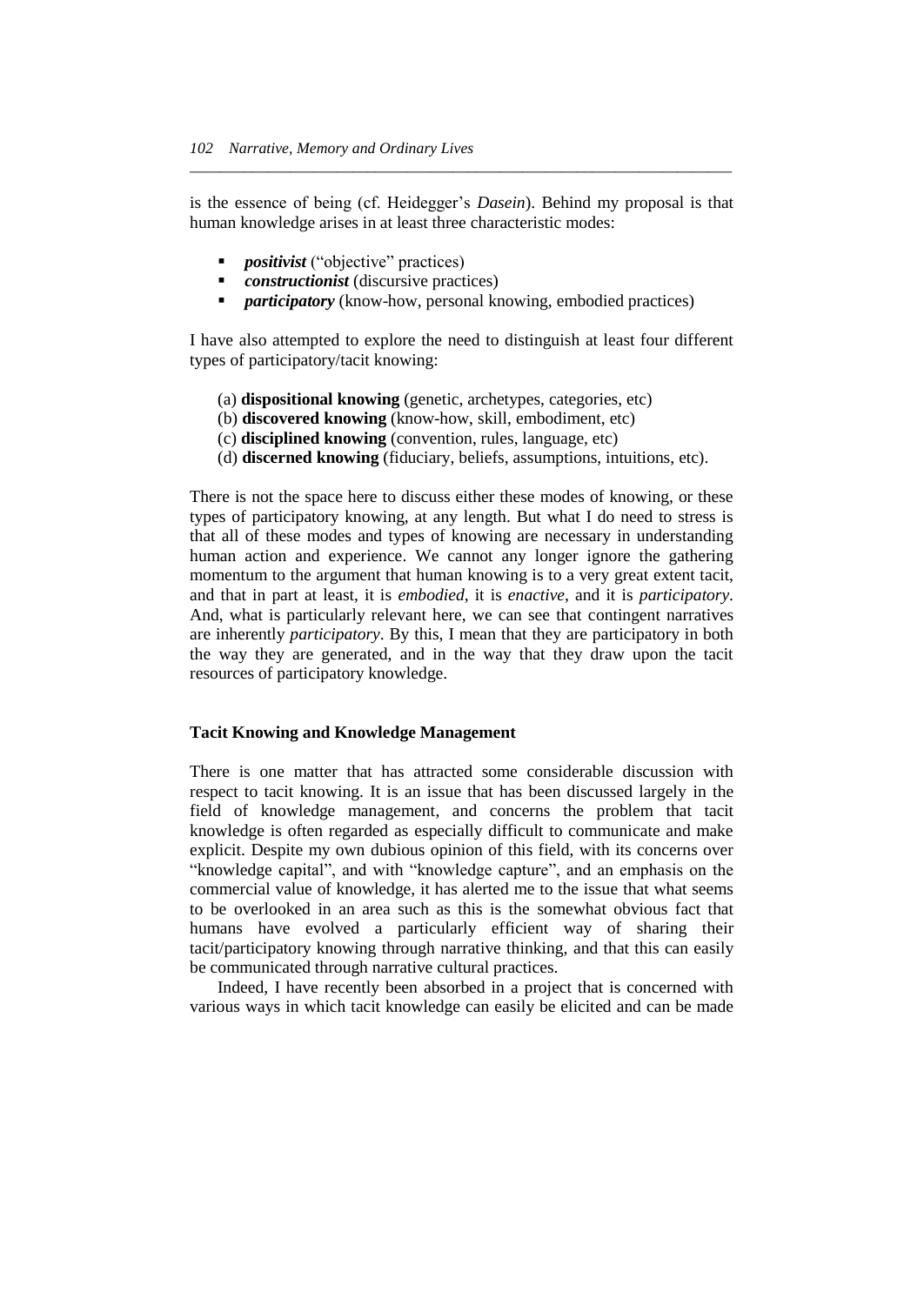explicit. The most significant insight to come out of this research so far has been that, while tapping into the vast resource of tacit knowing is not practically possible, it is quite easy and straightforward to get participants to elicit instances of their tacit knowing, by designing a range of questions, tasks or problems, where they naturally iterate facets of their tacit knowing in response to the situation in which they find themselves. This earthquake study is an example of one of these studies.

*\_\_\_\_\_\_\_\_\_\_\_\_\_\_\_\_\_\_\_\_\_\_\_\_\_\_\_\_\_\_\_\_\_\_\_\_\_\_\_\_\_\_\_\_\_\_\_\_\_\_\_\_\_\_\_\_\_\_\_\_\_\_\_\_\_\_\_\_\_\_*

# **In Summary**

My idea is that when confronted with something ordinary, or, as in the focus of the present study, something that is out-of-the-ordinary, we quickly and efficiently seize upon a narrative that puts the event into some acceptable context. While I have not mentioned this in the current paper, I see the use of narrative in this respect, as involving a process of abductive inference, first described by the philosopher Charles Peirce (see Oatley, 1996). Abduction, which is sometimes referred to as "inference to the best explanation" (see Lipton, 1991), is probably best explained in this phrase. In explaining to ourselves the everyday events we experience, we come up with the best explanation by effortlessly drawing upon our fund of tacit knowing to construct what inevitably is a proto-narrative in form, which in turn proves to be more or less fairly easy to express. Such narrative circumspection is a pre-cognitive capacity by which we effortlessly generate plausible accounts of our experience. Narrative therefore can be seen to be the crucial means by which we could make the tacit explicit. In this way, it seems to become clear that tacit knowing and narrative thinking offer a key to understanding our experience of ordinary life. Moreover, it seems to me that in drawing on some of the particular ideas of Heidegger and Polanyi we might have the inklings of a way of developing out of this a theory of *context*!

# **References**

Boje, D.M. (2001) *Narrative Methods for Organizational and Communication Research*, London, Sage.

Bourdieu, P. (1990) *The Logic of Practice,* Stanford, Stanford University Press.

- Cannon, D. (2002) Construing Polanyi's tacit knowing as by acquaintance rather than knowing by representation: Some implications, *Tradition and Discovery*, 29 (2), 26-43.
- Dewey, J. (1916) *Democracy and Education*, New York: Simon and Schuster.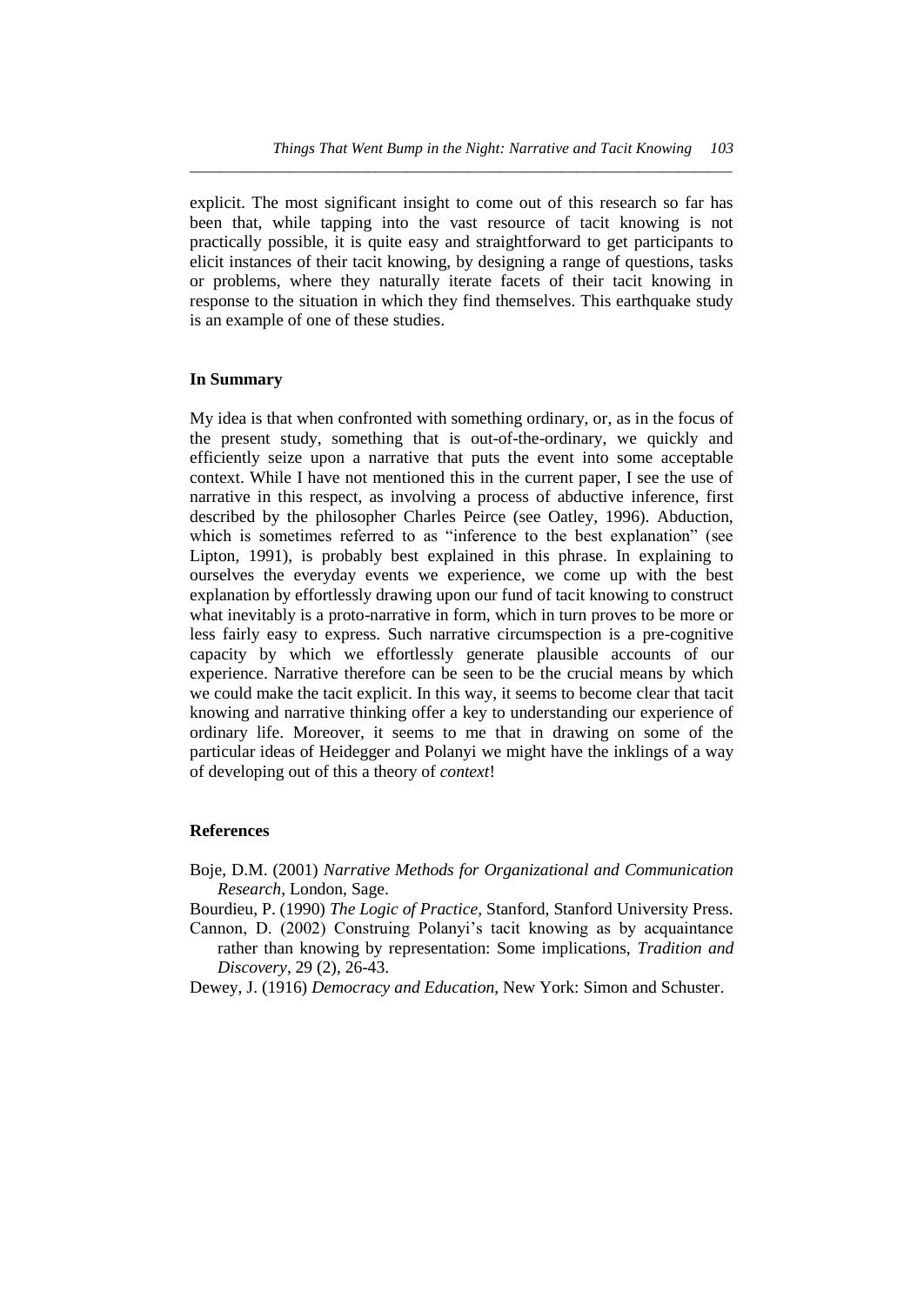Heidegger, M. (1927/1962) *Being and Time*, Oxford: Blackwell.

Helmholtz, H. von (1863/1962) *Popular Scientific Lectures*, New York: Dover.

*\_\_\_\_\_\_\_\_\_\_\_\_\_\_\_\_\_\_\_\_\_\_\_\_\_\_\_\_\_\_\_\_\_\_\_\_\_\_\_\_\_\_\_\_\_\_\_\_\_\_\_\_\_\_\_\_\_\_\_\_\_\_\_\_\_\_\_\_\_\_*

- Hiles, D.R. (2005) Contingent narratives: Fears and tremblings, in N. Kelly, C. Horrocks, K. Milnes, B. Roberts and D. Robinson (eds.) *Narrative, Memory and Everyday Life*, Huddersfield: University of Huddersfield Press.
- Hiles, D.R. (2008a) *Putting* Heidegger Polanyi Popper *in the same frame*, paper presented at the *"Personal Knowledge at Fifty"* Conference, Loyola University, Chicago.
- Hiles, D.R. (2008b) *Heidegger and the participatory paradigm for psychological research*, paper presented at the International Conference in Critical Psychology, Cardiff.
- Hiles, D.R. and Čermák, I. (2008) Narrative Psychology, Chap 9 in C. Willig and W. Stainton-Rogers, *The Sage Handbook of Qualitative Research in Psychology*, London: Sage.
- James, W. (1890) *The Principles of Psychology, Vol. 1*, New York: Holt.
- Lipton, P. (1991) *Inference to the Best Explanation*, London, Routledge.
- Merleau-Ponty, M. (1945/1962) *The Phenomenology of Perception*, London, Routledge.
- Oatley, K. (1996) Inference in narrative and science, in D.R. Olson and N. Torrance (Eds.) *Modes of Thought: Explorations in culture and cognition,* Cambridge, Cambridge University Press.
- Polanyi, M. (1958) *Personal Knowledge: Towards a post-critical philosophy,* Chicago, University of Chicago.
- Polanyi, M. (1964) *Personal Knowledge: Towards a post-critical philosophy*, (Torchbook Ed.), New York: Harper & Row.
- Polanyi, M. (1966) *The Tacit Dimension*, Garden City, NY: Doubleday.
- Polanyi, M. (1969) *Knowing and Being*, Chicago, University of Chicago. (Ed. by M. Greene).
- Polanyi, M. and Prosch, H. (1975) *Meaning,* Chicago, University of Chicago.
- Ricoeur, P. (1984/1991) *The creativity of language*, (Interview with R. Kearney). [Reprinted in: M.J. Valdés (ed.), 1991, A Ricoeur Reader: Reflection and imagination, London: Harvester Wheatsheaf.]
- Russell, B. (1912) *The Problems of Philosophy,* Oxford, Oxford University Press.
- Ryle, G. (1949) *The Concept of Mind*, London: Hutchinson.
- Searle, J. (1983) *Intentionality: An essay in the philosophy of mind*, Cambridge: Cambridge University Press.
- Taylor, C. (1989) *Sources of the Self: The making of the modern identity*, Cambridge: Cambridge University Press.